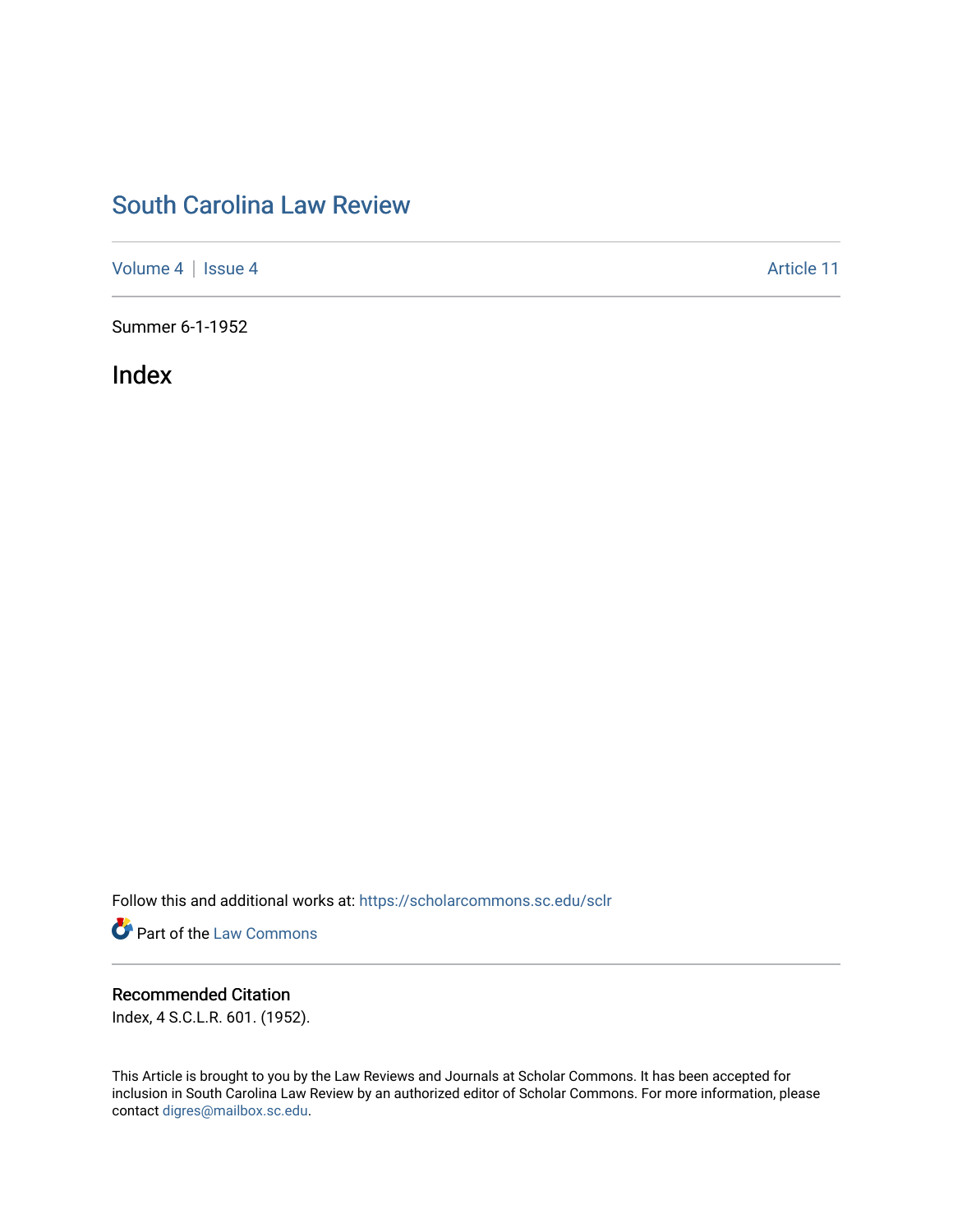## **INDEX**

#### THE **SOUTH CAROLINA** LAW QUARTERLY **VOLUME** IV **1951-1952**

| <b>ADVERSE POSSESSION</b>                                    |  |
|--------------------------------------------------------------|--|
|                                                              |  |
| <b>AGENCY</b>                                                |  |
| See Independent Contractors                                  |  |
| <b>ALIMONY</b>                                               |  |
| See Conflict of Laws                                         |  |
|                                                              |  |
| APPEAL AND ERROR                                             |  |
|                                                              |  |
| <b>ASSUMPSIT</b>                                             |  |
|                                                              |  |
| BAR ASSOCIATION TRANSACTIONS                                 |  |
|                                                              |  |
|                                                              |  |
|                                                              |  |
|                                                              |  |
|                                                              |  |
|                                                              |  |
|                                                              |  |
|                                                              |  |
|                                                              |  |
|                                                              |  |
| Judicial Administration and Remedial Procedure Committee Re- |  |
|                                                              |  |
| Jurisprudence and Law Reforms Committee Report, 1951  34     |  |
|                                                              |  |
| Juvenile and Domestic Relations Courts Proposal Discussed,   |  |
|                                                              |  |
|                                                              |  |
|                                                              |  |
|                                                              |  |
| Legislative Committee Report on Code of Laws of South Caro-  |  |
|                                                              |  |
|                                                              |  |
|                                                              |  |
|                                                              |  |
|                                                              |  |
|                                                              |  |

601

ł,  $\frac{1}{2}$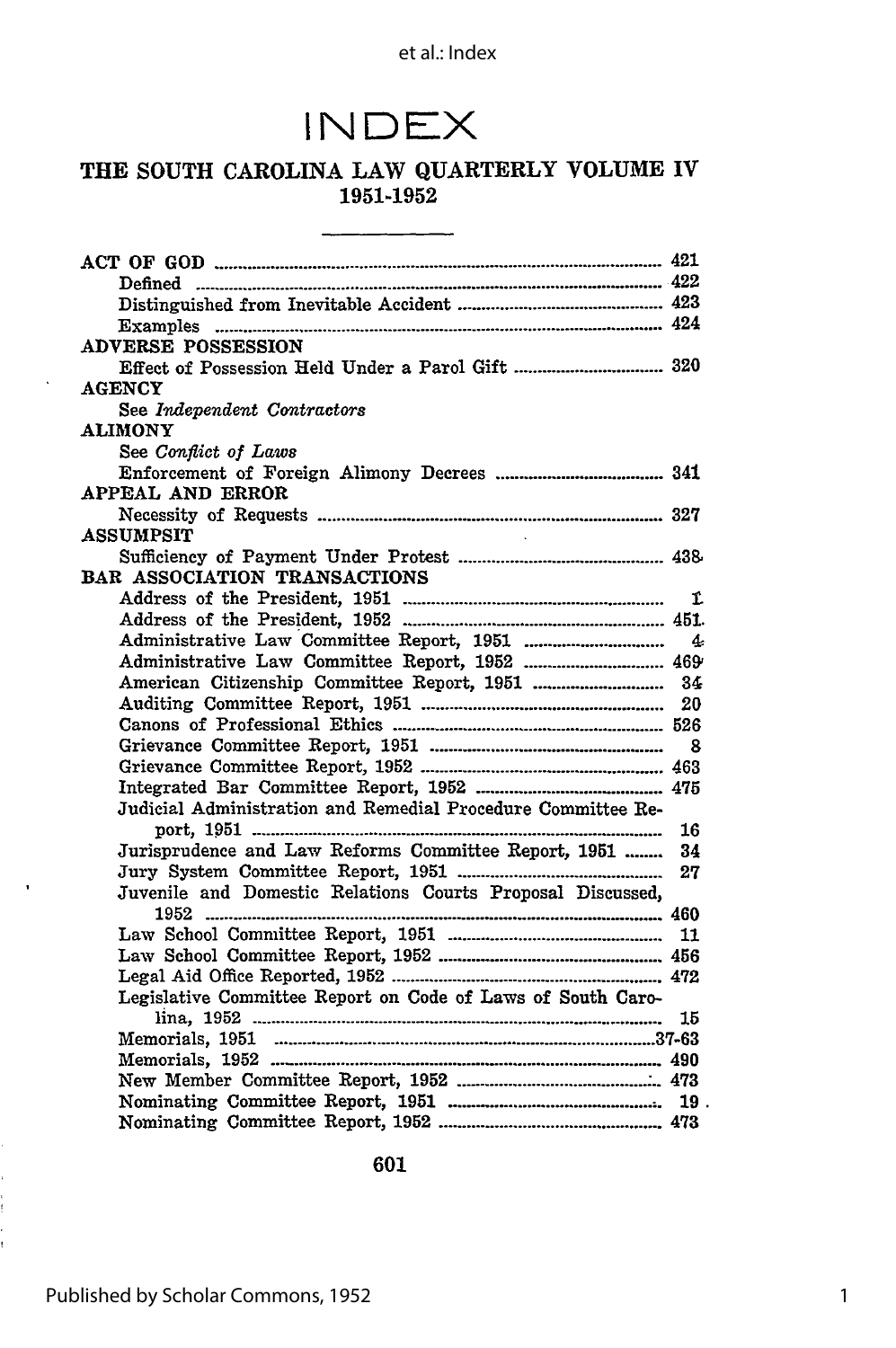602

|                        | Resolution to Increase Compensation of the Judiciary, 1951    |  |
|------------------------|---------------------------------------------------------------|--|
|                        |                                                               |  |
|                        |                                                               |  |
|                        |                                                               |  |
|                        |                                                               |  |
|                        | Unauthorized Practice of Law Committee Report, 1951  23       |  |
|                        | Unauthorized Practice of Law Committee Report, 1952  465      |  |
|                        | Uniform State Laws Committee Report on Reciprocal Support     |  |
|                        |                                                               |  |
| <b>CARRIERS</b>        |                                                               |  |
|                        |                                                               |  |
|                        |                                                               |  |
|                        | Airplanes, Statutory Exceptions to Common Law Rules 204       |  |
| COMMON LAW             |                                                               |  |
|                        | Airplanes, Statutory Exception to Common Law Rules 204        |  |
| CONFLICT OF LAWS       |                                                               |  |
|                        | Comity and Public Policy as Grounds for Enforcement of        |  |
|                        |                                                               |  |
|                        | Enforcement of Alimony Decree Ordering the Conveyance of      |  |
|                        |                                                               |  |
|                        |                                                               |  |
|                        | Full Faith and Credit Clause in the Enforcement of Foreign    |  |
|                        |                                                               |  |
| <b>CONSPIRACY</b>      |                                                               |  |
|                        |                                                               |  |
| CONSTITUTIONAL LAW     |                                                               |  |
| See Conflict of Laws   |                                                               |  |
|                        |                                                               |  |
|                        | Compulsory Mental Examination Held Not Compelling to be a     |  |
|                        |                                                               |  |
|                        | Constitutionality of Municipal Ordinances Forbidding Door to  |  |
|                        | Door Solicitation of Subscriptions to Magazines 445           |  |
|                        | Full Faith and Credit in Enforcement of Alimony Decrees 344   |  |
|                        |                                                               |  |
|                        | Privilege Against Self Incrimination Held Lost by Disclosure  |  |
|                        |                                                               |  |
|                        | Right of Accused to Have Counsel Appointed in Non-Capital     |  |
|                        |                                                               |  |
|                        |                                                               |  |
| <b>CONTRACTS</b>       |                                                               |  |
|                        |                                                               |  |
|                        | Contract Liability of the Employer of an Independent Contrac- |  |
|                        |                                                               |  |
|                        |                                                               |  |
| <b>CORPORATIONS</b>    |                                                               |  |
|                        |                                                               |  |
| See Recent Legislation | Dealership Between a Director and the Corporation  325        |  |
|                        |                                                               |  |
|                        |                                                               |  |
|                        |                                                               |  |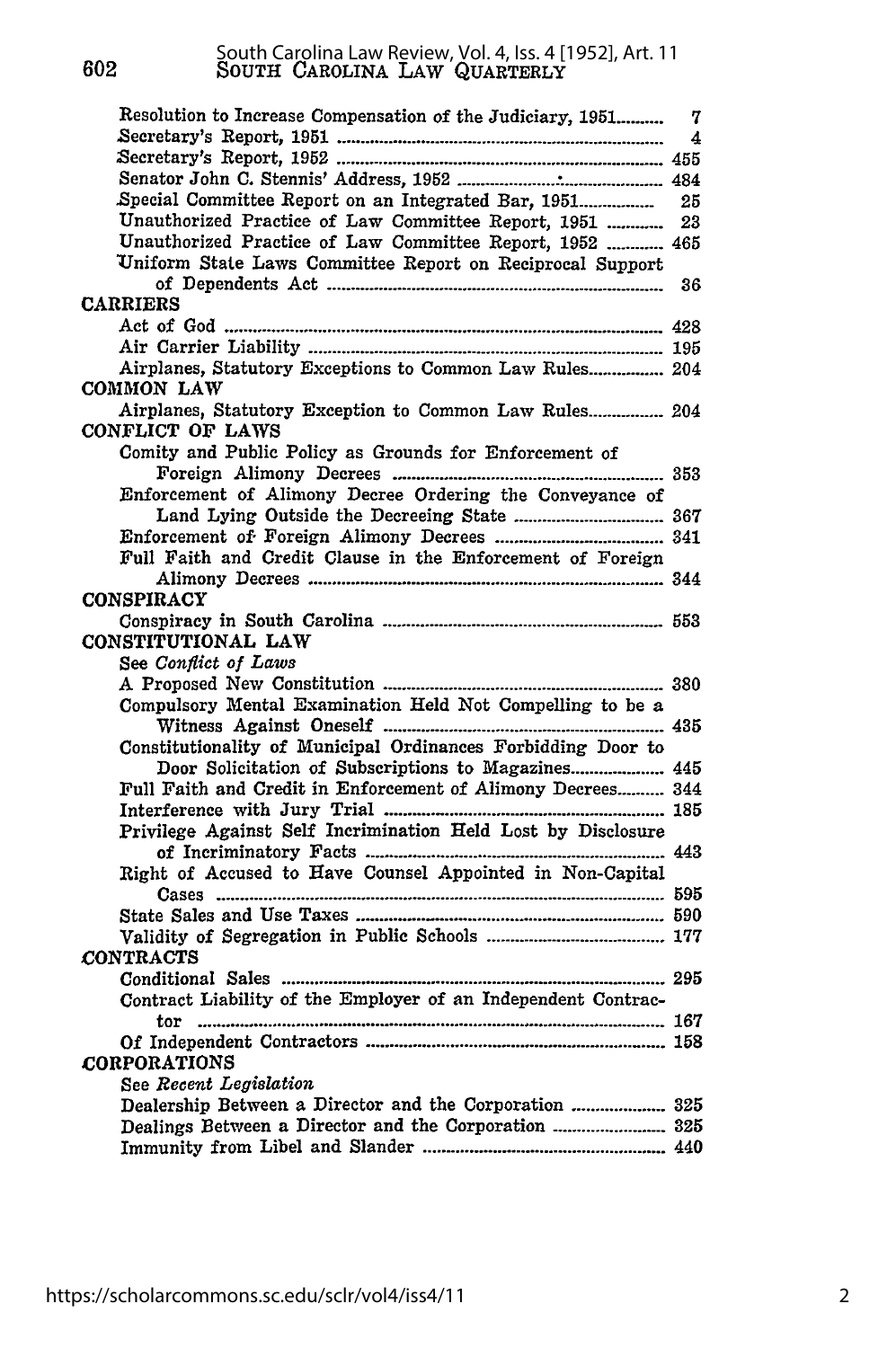| CRIMINAL LAW                                                    |  |
|-----------------------------------------------------------------|--|
|                                                                 |  |
|                                                                 |  |
| Defendant's Right to Withdraw a Plea of Guilty Upon Timely      |  |
|                                                                 |  |
|                                                                 |  |
| Right of Accused to Have Counsel Appointed in Non-Capital       |  |
|                                                                 |  |
|                                                                 |  |
| <b>DAMAGES</b>                                                  |  |
|                                                                 |  |
| DIVORCE AND SEPARATION                                          |  |
|                                                                 |  |
|                                                                 |  |
|                                                                 |  |
| <b>DOWER</b>                                                    |  |
|                                                                 |  |
|                                                                 |  |
| <b>EQUITY</b>                                                   |  |
|                                                                 |  |
| Power of Equity to Set Aside a Judgment at Law Based on         |  |
|                                                                 |  |
| <b>ETHICS</b>                                                   |  |
|                                                                 |  |
| <b>EVIDENCE</b>                                                 |  |
|                                                                 |  |
| Airplanes, Statutory Exceptions to Common Law Rules 204         |  |
|                                                                 |  |
|                                                                 |  |
| Competency of Objectionable Testimony When Brought Out by       |  |
|                                                                 |  |
|                                                                 |  |
|                                                                 |  |
| Presumption of Death After Seven Years Absence 182              |  |
| Privilege Against Self Incrimination Held Lost by Disclosure of |  |
|                                                                 |  |
|                                                                 |  |
| FRAUD AND DECEIT                                                |  |
|                                                                 |  |
| Power of Equity to Set Aside a Judgment at Law Based on         |  |
|                                                                 |  |
| <b>GIFTS</b>                                                    |  |
|                                                                 |  |
| HUSBAND AND WIFE                                                |  |
|                                                                 |  |
| INDEPENDENT CONTRACTORS                                         |  |
|                                                                 |  |
|                                                                 |  |
|                                                                 |  |
| Exemptions from Sales and Use Taxes Under Atomic Energy         |  |
|                                                                 |  |
|                                                                 |  |
|                                                                 |  |
|                                                                 |  |

 $\frac{1}{2}$ ŧ. j.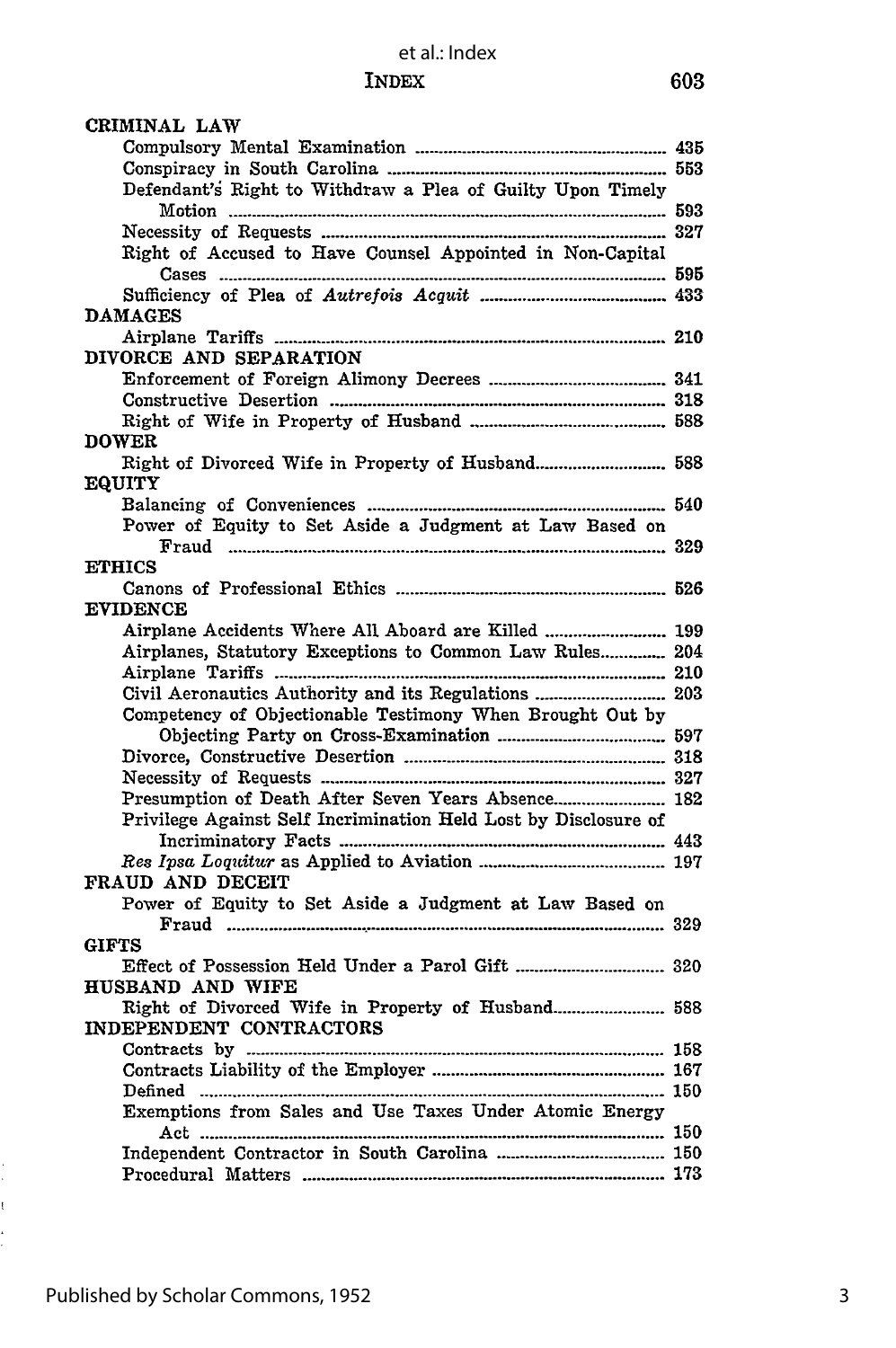**604**

| <i><b>INJUNCTIONS</b></i>                                                        |  |
|----------------------------------------------------------------------------------|--|
|                                                                                  |  |
| IMPLIED CONTRACT                                                                 |  |
|                                                                                  |  |
| INSANE AND OTHER INCOMPETENT PERSONS                                             |  |
|                                                                                  |  |
| Right of Mentally Defective Accused to Have Counsel Appointed                    |  |
|                                                                                  |  |
| <b>INSURANCE</b>                                                                 |  |
| Presumption of Death After Seven Years Absence 182                               |  |
| <b>INTEREST</b>                                                                  |  |
| Usury Laws, Applicability to Credit Installment Sales 290<br>INTERSTATE COMMERCE |  |
| Constitutionality of Municipal Ordinances Forbidding Door to                     |  |
|                                                                                  |  |
| JUDGMENTS                                                                        |  |
| Power of Equity to Set Aside a Judgment at Law Based on                          |  |
|                                                                                  |  |
|                                                                                  |  |
| <b>JURISDICTION</b>                                                              |  |
|                                                                                  |  |
| JURY                                                                             |  |
|                                                                                  |  |
| LIBEL AND SLANDER                                                                |  |
|                                                                                  |  |
|                                                                                  |  |
| MOTOR TRANSPORTATION                                                             |  |
| See Recent Legislation                                                           |  |
| MUNICIPAL CORPORATIONS                                                           |  |
| Constitutionality of Municipal Ordinances Forbidding Door to                     |  |
| Door Solicitation of Subscriptions to Magazines 445                              |  |
| <b>NEGLIGENCE</b>                                                                |  |
|                                                                                  |  |
| Last Clear Chance Doctrine in South Carolina  179                                |  |
| <b>NUISANCES</b>                                                                 |  |
|                                                                                  |  |
| <b>PARTNER</b>                                                                   |  |
|                                                                                  |  |
|                                                                                  |  |
|                                                                                  |  |
| Retiring Partner's Rights in Continued Business  278                             |  |
|                                                                                  |  |
| PARTNER'S INTEREST                                                               |  |
|                                                                                  |  |
|                                                                                  |  |
|                                                                                  |  |
|                                                                                  |  |
|                                                                                  |  |
|                                                                                  |  |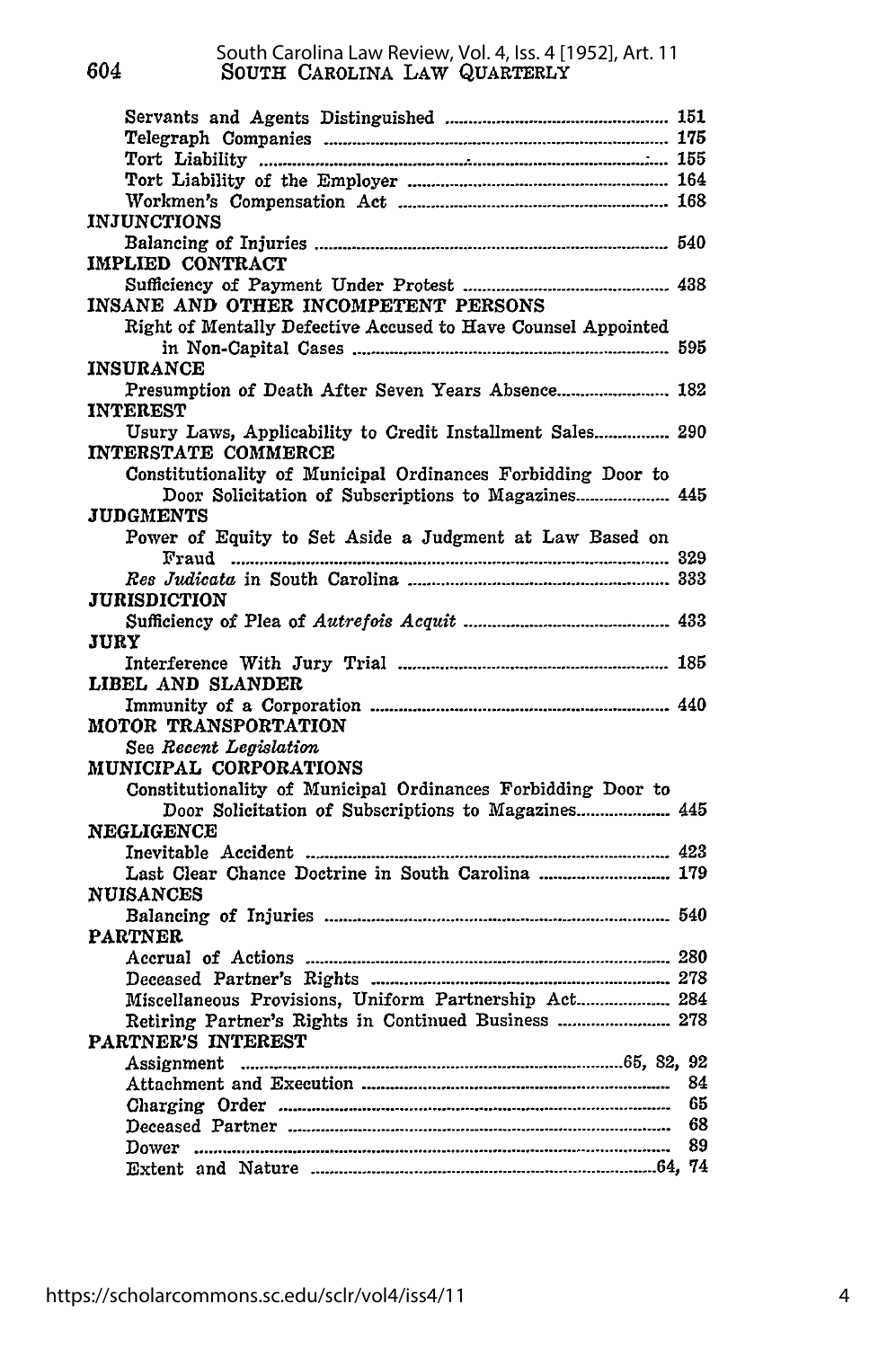# et al.: Index<br> **INDEX**

|                                                                   | 88 |
|-------------------------------------------------------------------|----|
|                                                                   | 66 |
|                                                                   | 77 |
|                                                                   | 81 |
|                                                                   | 68 |
| <b>PARTNERSHIPS</b>                                               |    |
| Partnership Law and the Uniform Partnership Act in S. C.,         |    |
| ---------                                                         | 64 |
| Partnership Law and the Uniform Partnership Act in S. C.,         |    |
|                                                                   |    |
| PARTNERSHIPS-DISSOLUTION                                          |    |
|                                                                   |    |
|                                                                   |    |
|                                                                   |    |
|                                                                   |    |
|                                                                   |    |
|                                                                   |    |
| Causes:                                                           |    |
|                                                                   |    |
|                                                                   |    |
|                                                                   |    |
|                                                                   |    |
|                                                                   |    |
|                                                                   | 99 |
|                                                                   |    |
|                                                                   |    |
|                                                                   |    |
|                                                                   |    |
|                                                                   |    |
|                                                                   |    |
|                                                                   |    |
|                                                                   |    |
|                                                                   |    |
|                                                                   |    |
|                                                                   |    |
|                                                                   |    |
|                                                                   |    |
| Holding Out as a Partner After Dissolution  147                   |    |
|                                                                   |    |
| Liability of Persons Continuing the Business in Certain Cases 271 |    |
|                                                                   |    |
|                                                                   |    |
|                                                                   |    |
| Priorities Between Firm & Separate Creditors  259                 |    |
|                                                                   |    |
|                                                                   |    |
|                                                                   |    |
|                                                                   |    |
|                                                                   |    |
|                                                                   |    |
|                                                                   |    |
|                                                                   |    |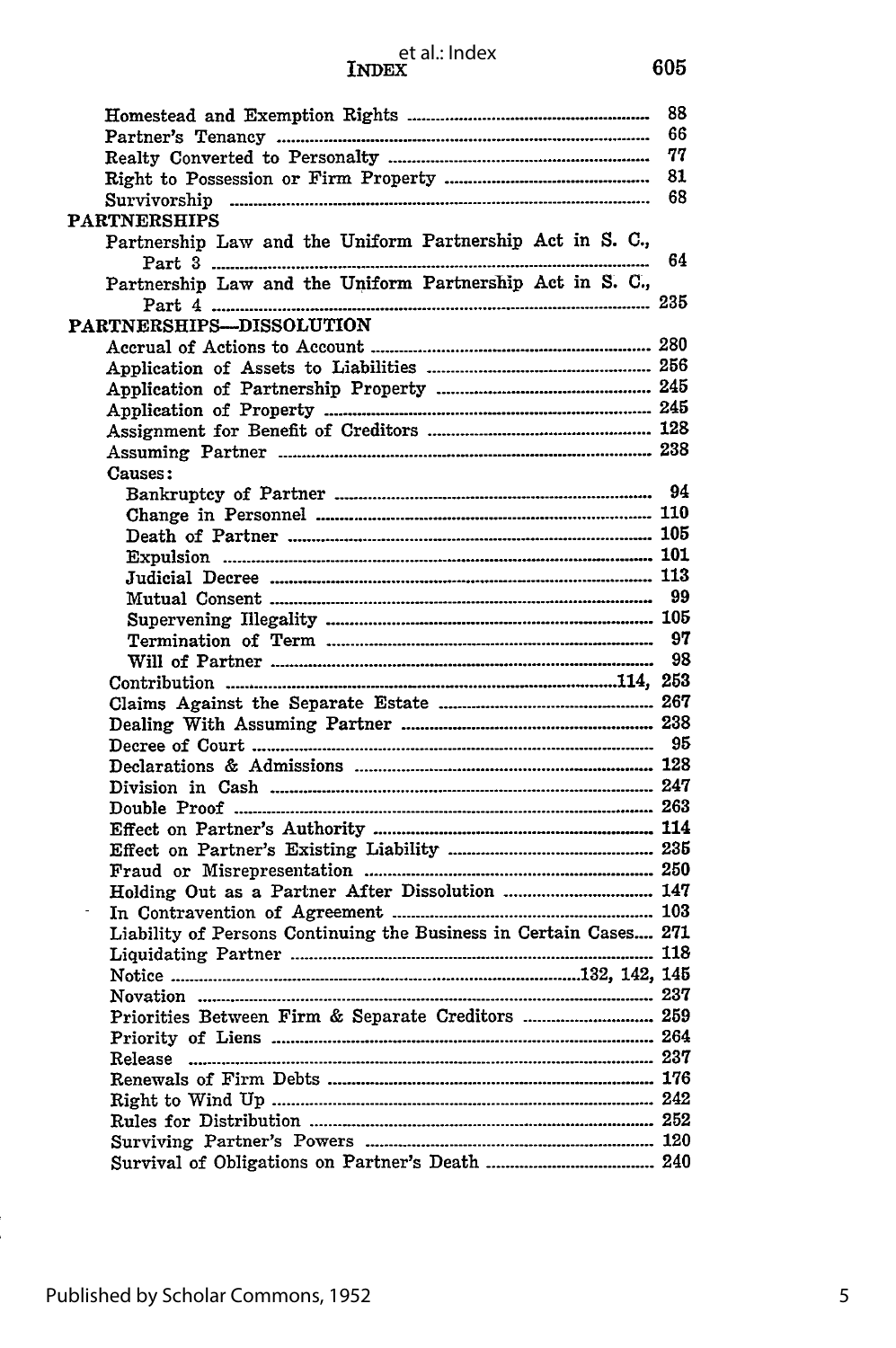| <b>PLEADING</b>                                                |  |
|----------------------------------------------------------------|--|
|                                                                |  |
|                                                                |  |
| PRISONS AND PRISONERS                                          |  |
|                                                                |  |
| <b>PUBLIC SCHOOLS</b>                                          |  |
|                                                                |  |
|                                                                |  |
| <b>PROPERTY</b>                                                |  |
| Effect of Adverse Possession Held Under a Parol Gift 320       |  |
|                                                                |  |
|                                                                |  |
| <b>RAILROADS</b>                                               |  |
|                                                                |  |
| RECENT LEGISLATION--1952                                       |  |
| Abandoned Vehicles and Other Personal Property-Seizure and     |  |
|                                                                |  |
|                                                                |  |
| Condemnation of Land by Municipal Corporations 574             |  |
| Constitutional Amendments Proposals Ratified  585              |  |
| Decedent's Estates—Time Within Which Action May be Brought     |  |
| After Notice of Disallowance or Denial of Claims 573           |  |
| Directors of Business Corporations-Maximum Number In-          |  |
|                                                                |  |
| Divorce Act Amended—Habitual Drunkenness to be Construed       |  |
| to Include Habitual Drunkenness Caused by the Use of Any       |  |
|                                                                |  |
| Industrial Schools—Commitment to in Lieu of Chain Gang or      |  |
|                                                                |  |
|                                                                |  |
|                                                                |  |
|                                                                |  |
|                                                                |  |
|                                                                |  |
| Motor Carriers-Two Year Statute of Limitations for Recovery    |  |
|                                                                |  |
|                                                                |  |
| No Gain or Loss Recognized on Final Distribution of the Assets |  |
|                                                                |  |
|                                                                |  |
| Preliminary Investigations to be Held by Magistrate on War-    |  |
|                                                                |  |
| Radio Stations Relieved from Liability for Defamatory Matter   |  |
|                                                                |  |
|                                                                |  |
|                                                                |  |
| Written Statements--Copy to be Furnished to Person Giving 575  |  |

 $\sim$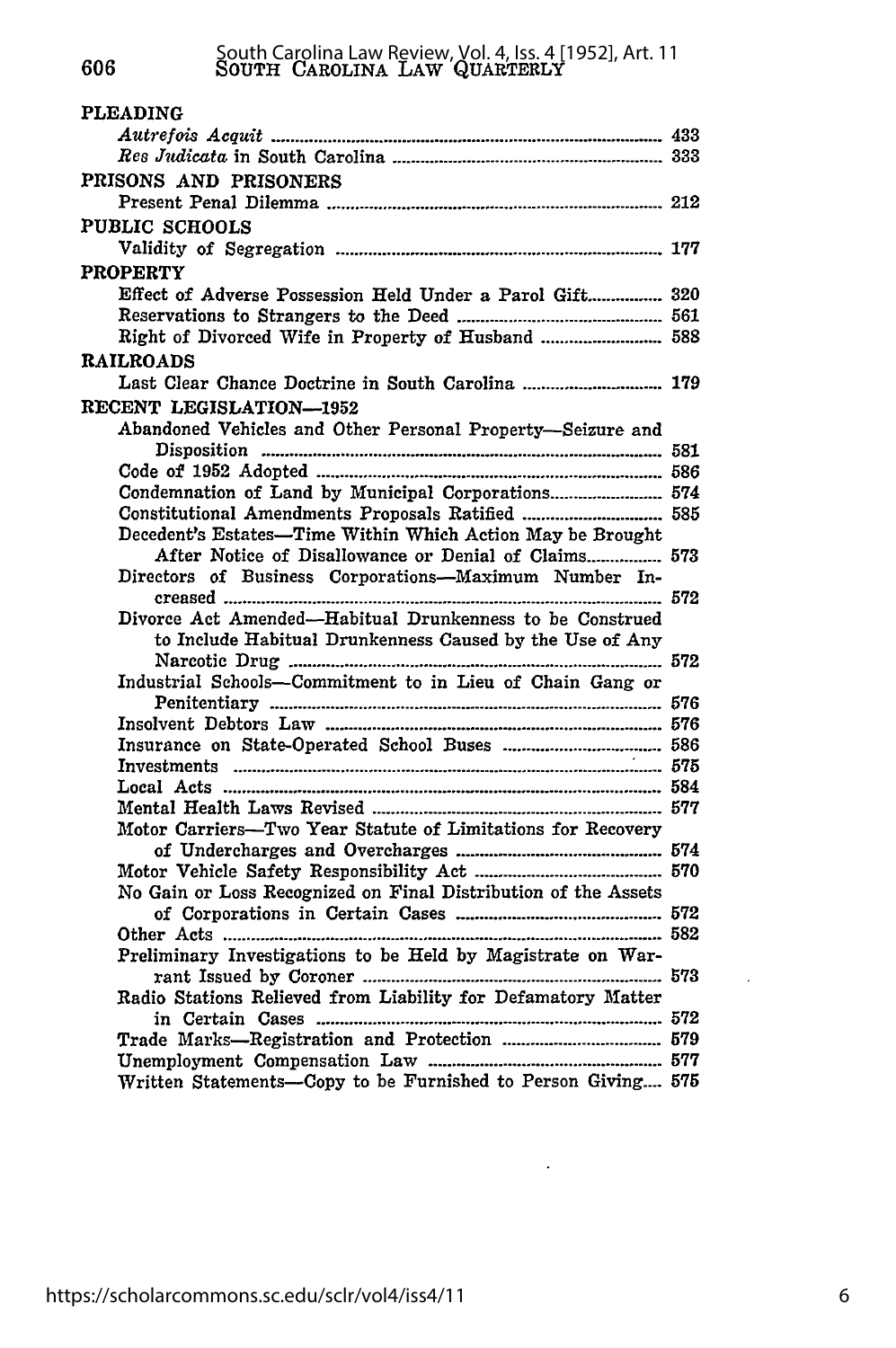| <b>SALES</b>                                                        |  |
|---------------------------------------------------------------------|--|
|                                                                     |  |
|                                                                     |  |
| Recent Trend of Decisions as to Applicability of Usury Statutes 298 |  |
| Usury Laws, Applicability to Credit Installment Sales  290          |  |
| SALES AND USE TAX                                                   |  |
|                                                                     |  |
| <b>SEGREGATION</b>                                                  |  |
|                                                                     |  |
| SELF INCRIMINATION                                                  |  |
| Loss of Privilege by Disclosure of Incriminatory Facts 443          |  |
|                                                                     |  |
| <b>STATUTES</b>                                                     |  |
| See Recent Legislation                                              |  |
| Airplanes, Statutory Exceptions to Common Law Rules 204             |  |
| Recent Trend of Decisions as to Applicability of Usury              |  |
|                                                                     |  |
|                                                                     |  |
|                                                                     |  |
| <b>SURETYSHIP</b>                                                   |  |
|                                                                     |  |
|                                                                     |  |
| <b>TAXATION</b>                                                     |  |
|                                                                     |  |
| Development of Tax Exemption in South Carolina  396                 |  |
| Distinguishing Between Dealer and Investor Sales of Real            |  |
|                                                                     |  |
|                                                                     |  |
|                                                                     |  |
|                                                                     |  |
|                                                                     |  |
|                                                                     |  |
|                                                                     |  |
| State Sales and Use Tax—Exemptions Under Atomic Energy              |  |
|                                                                     |  |
|                                                                     |  |
| TELEGRAPH COMPANIES                                                 |  |
| As Independent Contractors in South Carolina  175                   |  |
|                                                                     |  |
| <b>TORTS</b>                                                        |  |
| Airplanes, Statutory Exceptions to Common Law Rules 204             |  |
|                                                                     |  |
| Last Clear Chance Doctrine in South Carolina  179                   |  |
| Liability for the Torts of the Individual Contractor155, 164        |  |
| Libel and Slander-Immunity of a Corporation  440                    |  |
|                                                                     |  |
| <b>TRADEMARKS</b>                                                   |  |
| $Q_{\text{max}}$ $D_{\text{max}}$ $I_{\text{max}}$                  |  |

See *Recent Legislation*